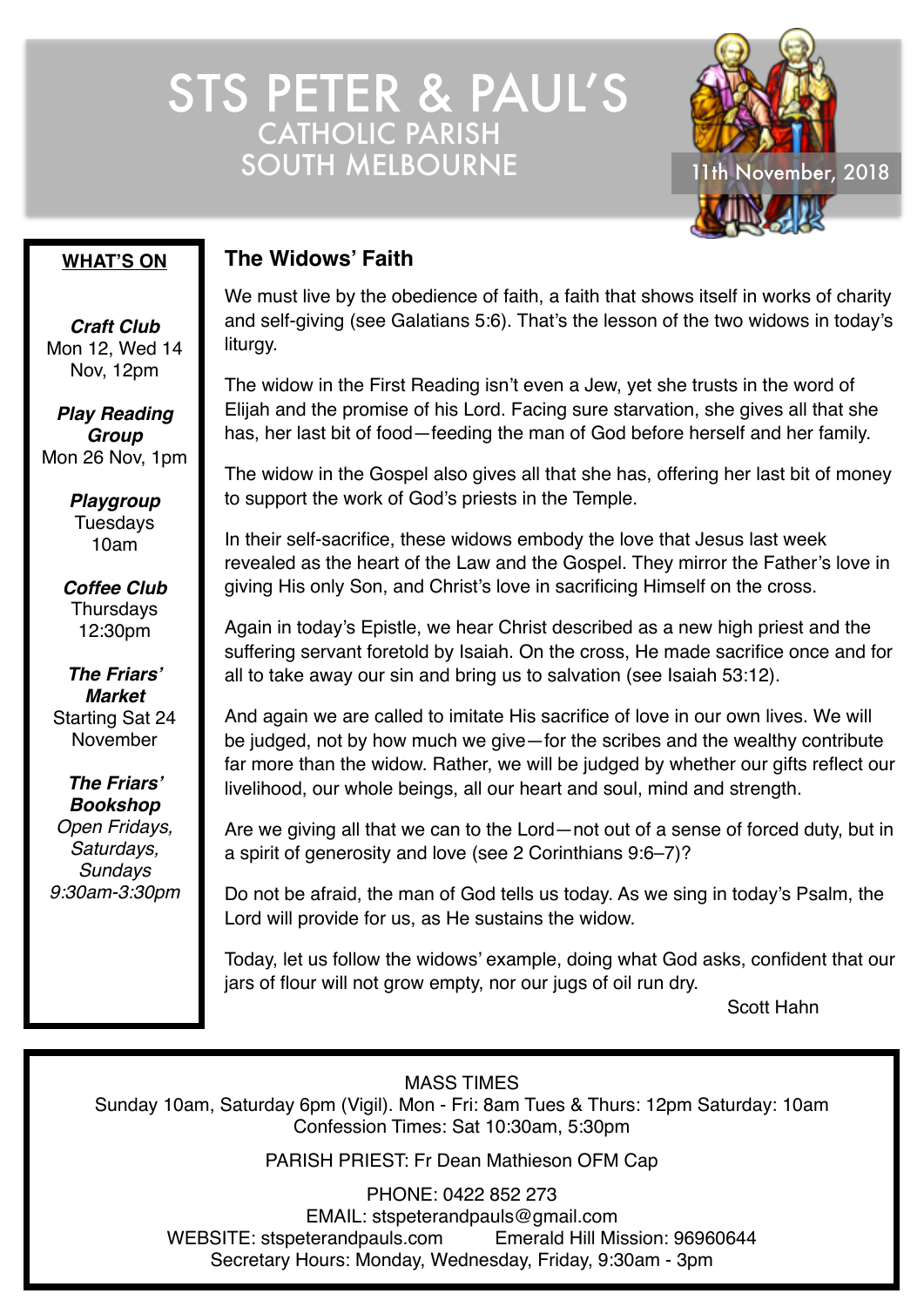*Please remember in your prayers and Masses the following people who are ill:*

Sr. Annunciata Fcj, Pauline O'Hara, Valda Hogan, Flo O'Hara, Sr. Joyce Stewart, Celestine Ressia, Peter Wood, Vandersman Family, Joanne Kilmer, Liliana Bobadilla, Ruby Roxas, Eunice Costa, Richard Fennessy, Eunice Costa, Giovanna Santarossa, James Burnes, James Watkins, Bonnie Breen, Maurita Carlisle, Jeff Martin, Naomi McSweeney, Mary Quirke, Ilse Miranda, Neil Baker, Helen Keighery,

# **VOLUNTEER APPRECIATION DAY Sunday 18th November**

After the Mass on next Sunday, we will have a celebration to acknowledge the generosity of those in our community who give up their time and share their gifts to assist in the parish.

All are welcome for this special gathering that will include brunch.

| <b>NO MIDDAY MASS</b><br><b>THIS WEEK</b><br>For this week, there<br>will only be the 8am<br><b>Mass from Monday</b><br>to Friday | <b>NOVEMBER MASSES</b><br>November is a traditional time to<br>pray for deceased family and loved<br>ones. Envelopes are available if<br>you would like to have a Mass<br>offered. Names can also be written<br>in the Books of Remembrance.                                                                                                                                                                                                                     | <b>Prayer for Remembrance Day</b><br>O God, merciful and strong,<br>who crush wars and cast down<br>the proud,<br>be pleased to banish violence<br>swiftly from our midst<br>and to wipe away all tears,<br>so that we may all truly deserve<br>to be called your children. |
|-----------------------------------------------------------------------------------------------------------------------------------|------------------------------------------------------------------------------------------------------------------------------------------------------------------------------------------------------------------------------------------------------------------------------------------------------------------------------------------------------------------------------------------------------------------------------------------------------------------|-----------------------------------------------------------------------------------------------------------------------------------------------------------------------------------------------------------------------------------------------------------------------------|
| <b>Confirmation</b><br><b>Mass</b><br>The<br>Confirmation<br>Mass for 2018<br>will be on<br>Sunday 25th<br>November,<br>10am      | <b>EHM Christmas Drinks</b><br>The Emerald Hill Mission Committee invites you to an informal get<br>together to celebrate and thank the supporters of EHM<br>Please book your tickets now at https://www.trybooking.com/YXJX<br>Tickets are \$70 and include finger food and quality beer, wines and soft<br>drinks. For more info: Gerry Vaughan 0409417412<br>Wed 28th Nov, 7pm "The Chapel" @ MacKillop Family Services<br>237 Cecil Street, South Melbourne. |                                                                                                                                                                                                                                                                             |



# **OUTREACH CORNER**

We're doing a bit of a drive for tins/jars of instant coffee for Open House and the food van. Any donations would be very much appreciated.